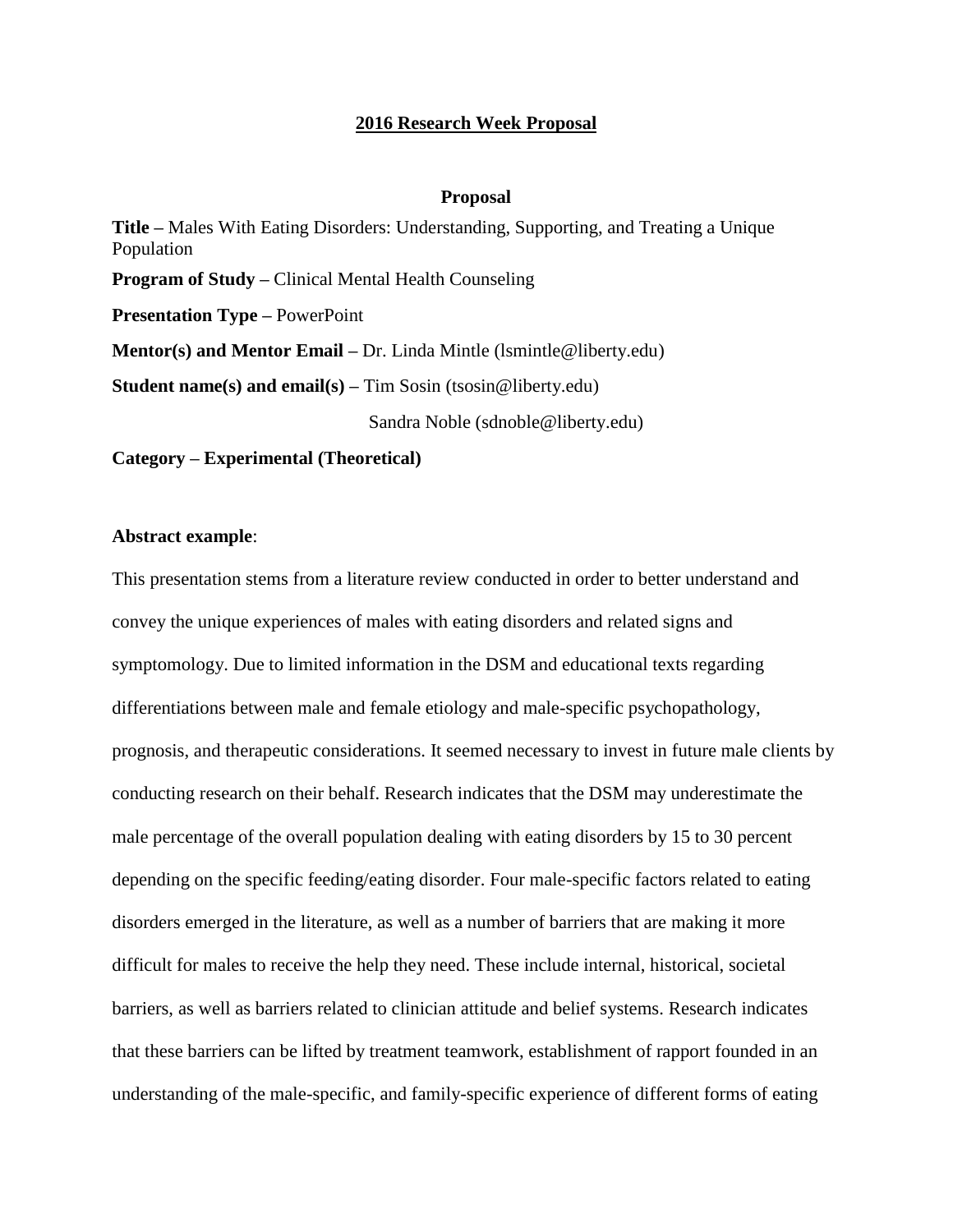disorders, careful assessment with screening questions and tools tailored for the male population, and the utilization of theoretical frameworks that emphasize empowerment and the reinstatement of healthy forms of distress tolerance and control. The implications for this research include heightened awareness and preparedness of counselors and treatment teams regarding the specific needs of males that could lead to better therapeutic interventions, and improved accommodations available to males in need of treatment. This research can also serve as a base for development of evidence-based protocol that can lead to further research in order to better understand the needs of specific, understudied groups within the male population experiencing eating disorders.

## **Christian worldview integration**:

This research was informed by the Christian worldview, in hopes that it would lead to better understanding of and care for those dealing with the complex effects of sin fleshed out in an eating disorder. Research revealed that males with eating disorders are often dealing with profound amounts of fear, shame, and pride that influence them on the biological, psychological, social, and spiritual level, and that these intermix to make it a very difficult issue to treat without a deep understanding of the nature of eating disorders and the roots of sin therein. The effects of sin may be seen in what one holding the Christian worldview would perhaps call idolatry upon observing the cognitive and behavioral nature of eating disorders, but research reveals the roots of sin go deeper than the elevation of the body over God. Factors such as generational discord and trauma, verbal and sexual abuse, unrelenting and unrealistic standards placed on males, and ruptures in attachment create a net of distress that captures those dealing with eating disorders, leading to profound distress, distortions in reality and loss of control. Eating disorders become a reality that can be controlled; a pseudo-life that confuses the heart and brain to think that control